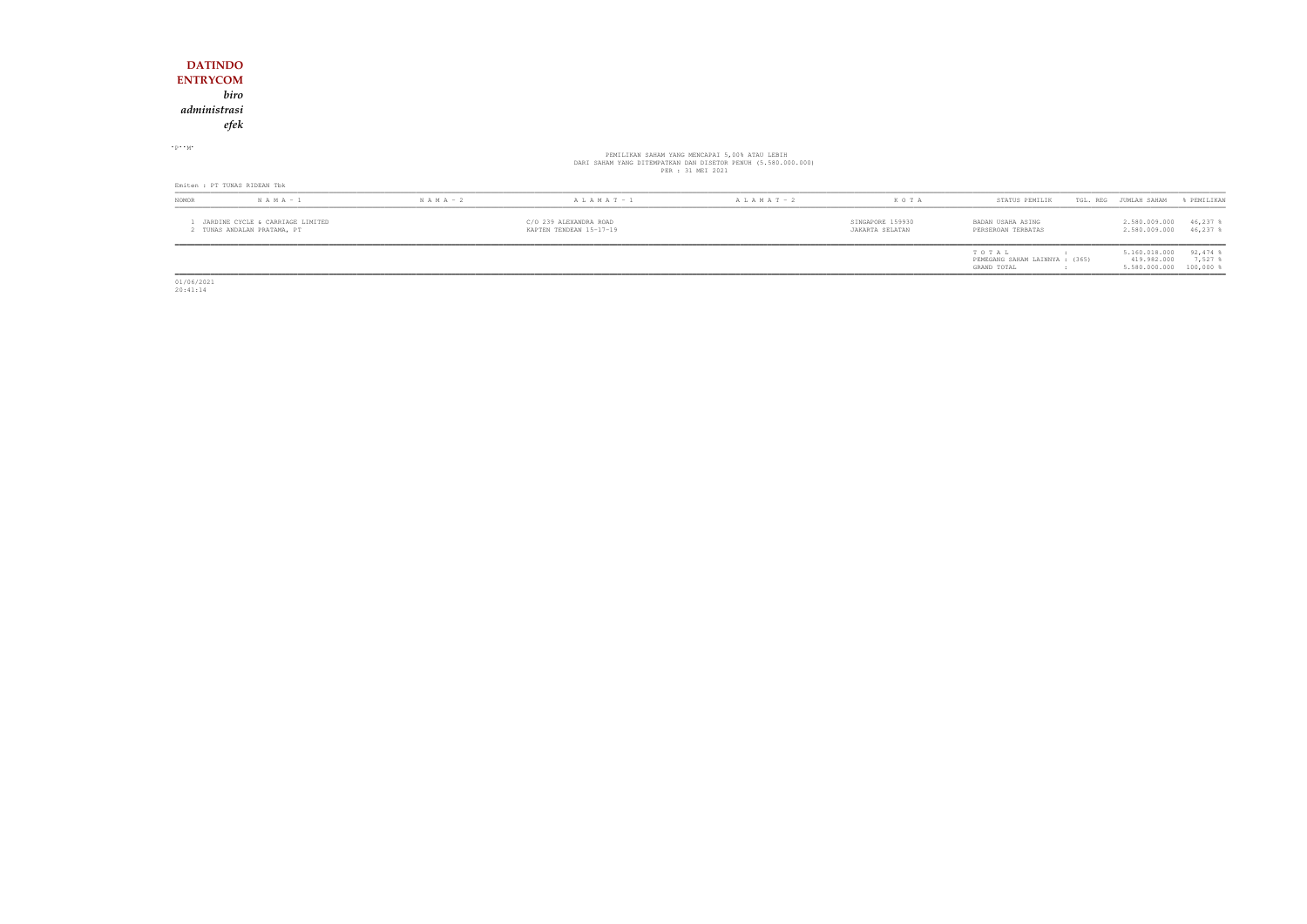*administrasi*

*efek*

 $\cdot$  P $\cdot$  2

# DAFTAR KOMPOSISI PEMILIKAN SAHAM<br>DARI SAHAM YANG DITEMPATKAN DAN DISETOR PENUH (5.580.000.000)<br>PER : 31 MEI 2021

|     |                                                         | PEMILIKAN DALAM STANDAR<br>---------- SATUAN PERDAGANGAN<br>------------ |                                            |                                | PEMILIKAN TIDAK DALAM STANDAR<br>---------- SATUAN PERDAGANGAN<br>------------ |                      |                               | ---------------- T O T A L --------------- |                                            |                                |
|-----|---------------------------------------------------------|--------------------------------------------------------------------------|--------------------------------------------|--------------------------------|--------------------------------------------------------------------------------|----------------------|-------------------------------|--------------------------------------------|--------------------------------------------|--------------------------------|
| NO. | STATUS PEMILIK                                          | JUMLAH P.S.                                                              | JUMLAH SAHAM                               | % PEMILIKAN                    | JUMLAH P.S.                                                                    | JUMLAH SAHAM         | % PEMILIKAN                   | JUMLAH P.S.                                | JUMLAH SAHAM                               | % PEMILIKAN                    |
|     | PEMODAL NASIONAL<br>____________                        |                                                                          |                                            |                                |                                                                                |                      |                               |                                            |                                            |                                |
|     | PERORANGAN INDONESIA<br>PERSEROAN TERBATAS<br>REKSADANA | 313<br>$\mathfrak{D}$                                                    | 119.003.910<br>2.599.545.000<br>45,700,400 | 2,13269<br>46,58683<br>0,81900 | 17<br>3                                                                        | 346<br>195<br>$\cap$ | 0,00001<br>0,00000<br>0,00000 | 330<br>10<br>2                             | 119.004.256<br>2.599.545.195<br>45.700.400 | 2,13269<br>46,58683<br>0,81900 |
|     | SUB TOTAL :                                             | 322                                                                      | 2.764.249.310                              | 49,53852                       | 20                                                                             | 541                  | 0,00001                       | 342                                        | 2.764.249.851                              | 49,53852                       |
|     | PEMODAL ASING                                           |                                                                          |                                            |                                |                                                                                |                      |                               |                                            |                                            |                                |
| 5   | PERORANGAN ASING<br>BADAN USAHA ASING                   | 23                                                                       | 500<br>2.815.749.590                       | 0,00001<br>50,46146            | $\Omega$                                                                       | $\circ$<br>59        | 0,00000<br>0,00000            | 24                                         | 500<br>2.815.749.649                       | 0,00001<br>50,46146            |
|     | SUB TOTAL :                                             | 24                                                                       | 2.815.750.090                              | 50,46147                       |                                                                                | 59                   | 0,00000                       | 25                                         | 2.815.750.149                              | 50,46147                       |
|     | TOTAL:                                                  | 346                                                                      | 5.579.999.400                              | 99,99999                       | 21                                                                             | 600                  | 0,00001                       | 367                                        | 5.580.000.000                              | 100,00000                      |

01/06/2021 20:41:15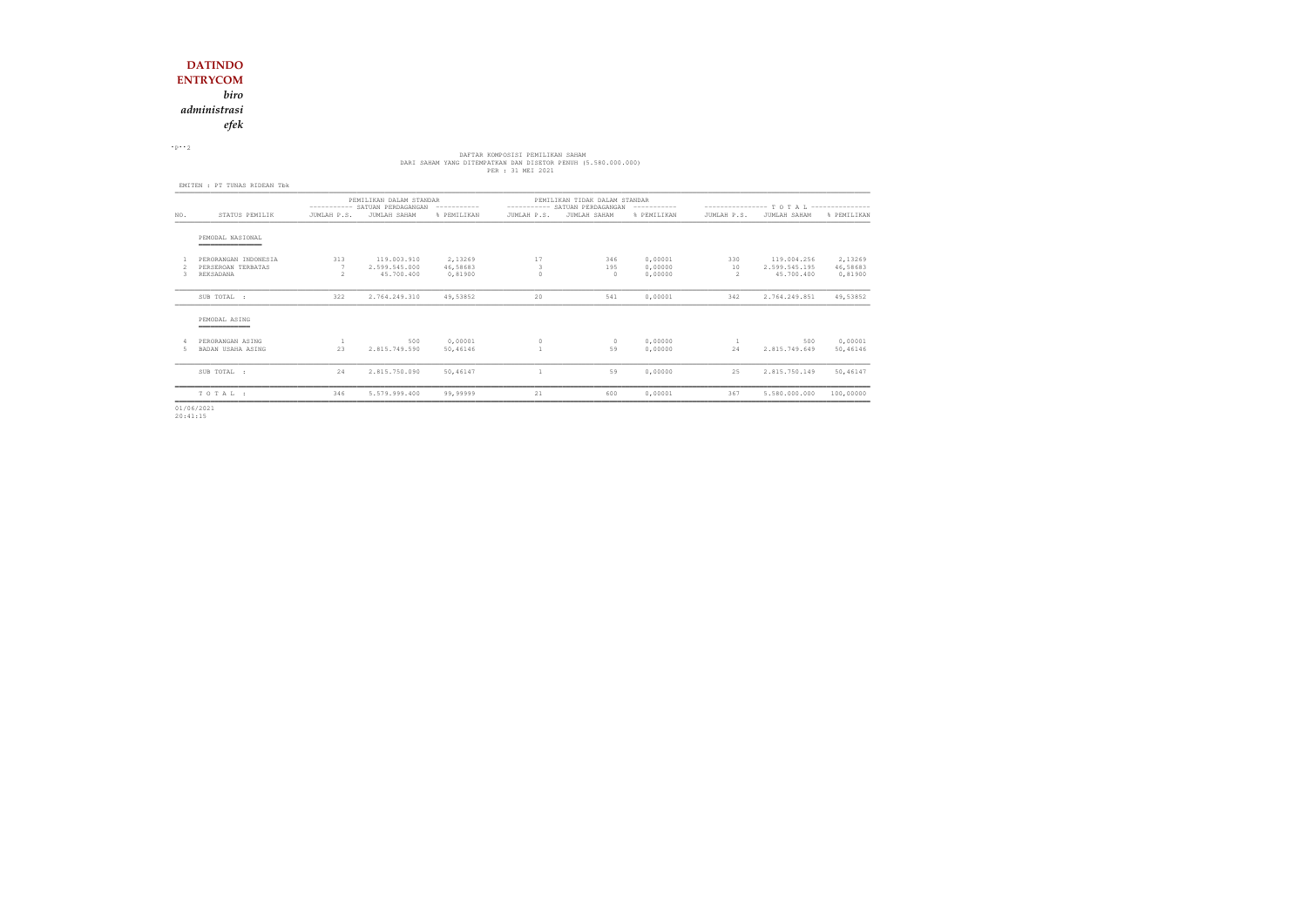## **DATINDO ENTRYCOM** *biro administrasiefek*

M

# LAPORAN KEPEMILIKAN SAHAM - DIREKSI & KOMISARIS<br>PER : 31 MEI 2021

Emiten : PT TUNAS RIDEAN Tbk

| NOMOR                               | N A M A                                                                                                       | JABATAN                                                                                                | PERSENTASE<br>JUMLAH SAHAM                                              | KETERANGAN |
|-------------------------------------|---------------------------------------------------------------------------------------------------------------|--------------------------------------------------------------------------------------------------------|-------------------------------------------------------------------------|------------|
| SARASTI BASKORO                     | Drs. ANTON SETIAWAN<br>2 DR. ARIE SETIABUDI SOESILO, M.Sc.<br>CHAN TZE CHOONG ERIC<br>5 Ir. HONG ANTON LEOMAN | KOMISARIS UTAMA<br>WAKIL KOMISARIS UTAMA/ INDEPENDEN<br>KOMISARIS INDEPENDEN<br>KOMISARIS<br>KOMISARIS | 0 0,0000000<br>0 0,0000000<br>0 0,0000000<br>0 0,0000000<br>0 0,0000000 |            |
| 8 MAX SUNARCIA<br>10 TAN FONY SALIM | 6 RICO ADISURJA SETIAWAN, MBA<br>NUGRAHA INDRA PERMADI<br>9 TENNY FEBYANA HALIM                               | DIREKTUR UTAMA<br>DIREKTUR<br>DIREKTUR<br>DIREKTUR<br>DIREKTUR                                         | 0 0,0000000<br>0 0,0000000<br>0 0,0000000<br>0 0,0000000<br>0 0,0000000 |            |
|                                     |                                                                                                               | TOTAL                                                                                                  | 0 0,0000000                                                             |            |

02/06/2021 15:18:09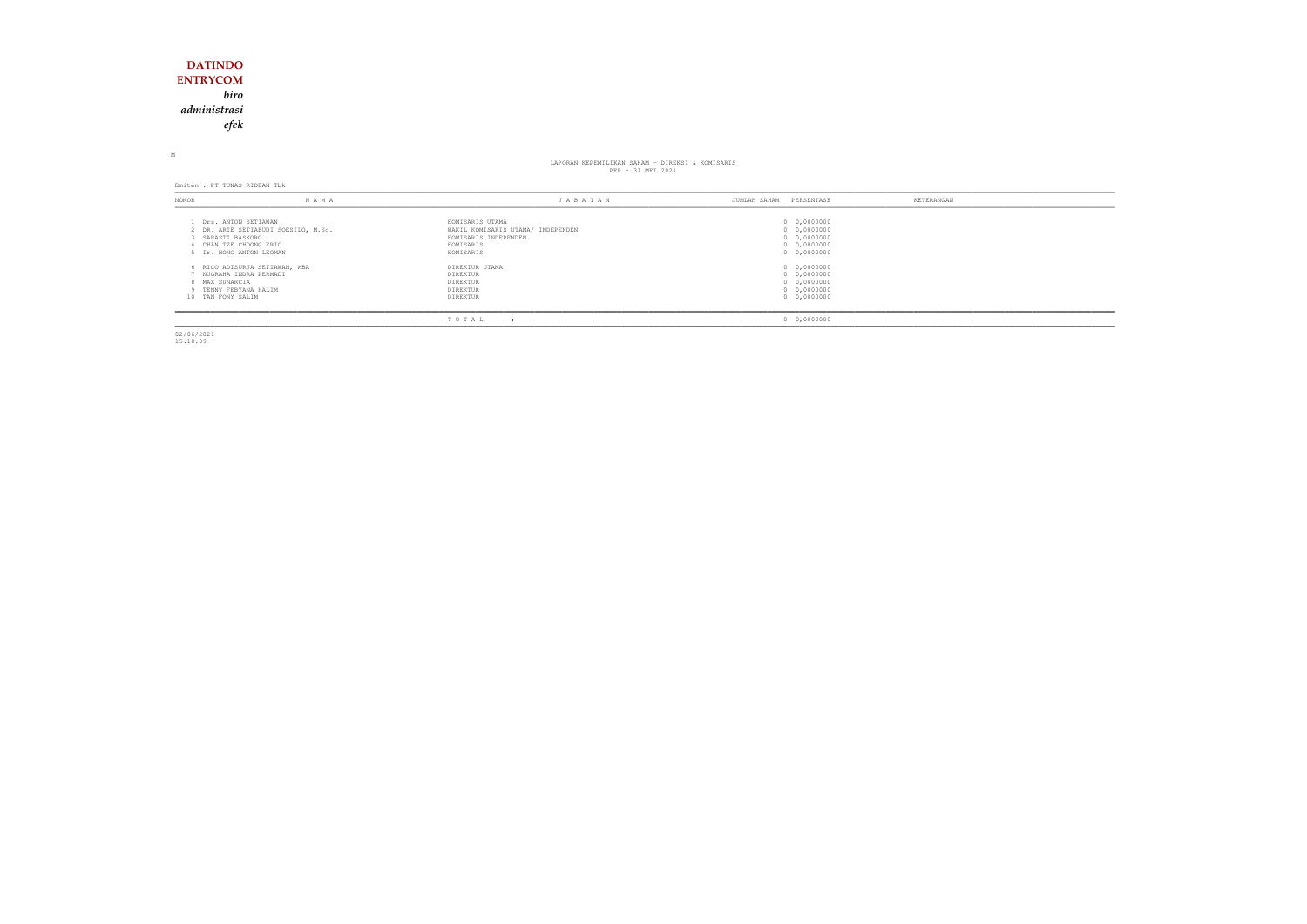| <b>DATINDO</b><br><b>ENTRYCOM</b><br>biro                       |               |                                                       |                 |                                     |                                                           |
|-----------------------------------------------------------------|---------------|-------------------------------------------------------|-----------------|-------------------------------------|-----------------------------------------------------------|
| administrasi<br>efek                                            |               |                                                       |                 |                                     |                                                           |
| М                                                               |               | DAFTAR PEMEGANG SAHAM PENGENDALI<br>PER : 31 MEI 2021 |                 |                                     |                                                           |
| Emiten : PT TUNAS RIDEAN Tbk                                    |               |                                                       |                 |                                     |                                                           |
| $N A M A - 1$<br>NOMOR                                          | $N A M A - 2$ | A L A M A T - 1                                       | A L A M A T - 2 | KOTA                                | JUMLAH SAHAM<br>% PEMILIKAN                               |
| JARDINE CYCLE & CARRIAGE LIMITED<br>2 TUNAS ANDALAN PRATAMA, PT |               | C/O 239 ALEXANDRA ROAD<br>KAPTEN TENDEAN 15-17-19     |                 | SINGAPORE 159930<br>JAKARTA SELATAN | 2.580.009.000<br>46,237 %<br>2.580.009.000<br>$46,237$ \$ |
|                                                                 |               |                                                       |                 | TOTAL<br>$\mathbf{r}$               | $92,474$ %<br>5.160.018.000                               |

 $\begin{array}{c} \hline \hline 02/06/2021 \\ 15:18:10 \end{array}$